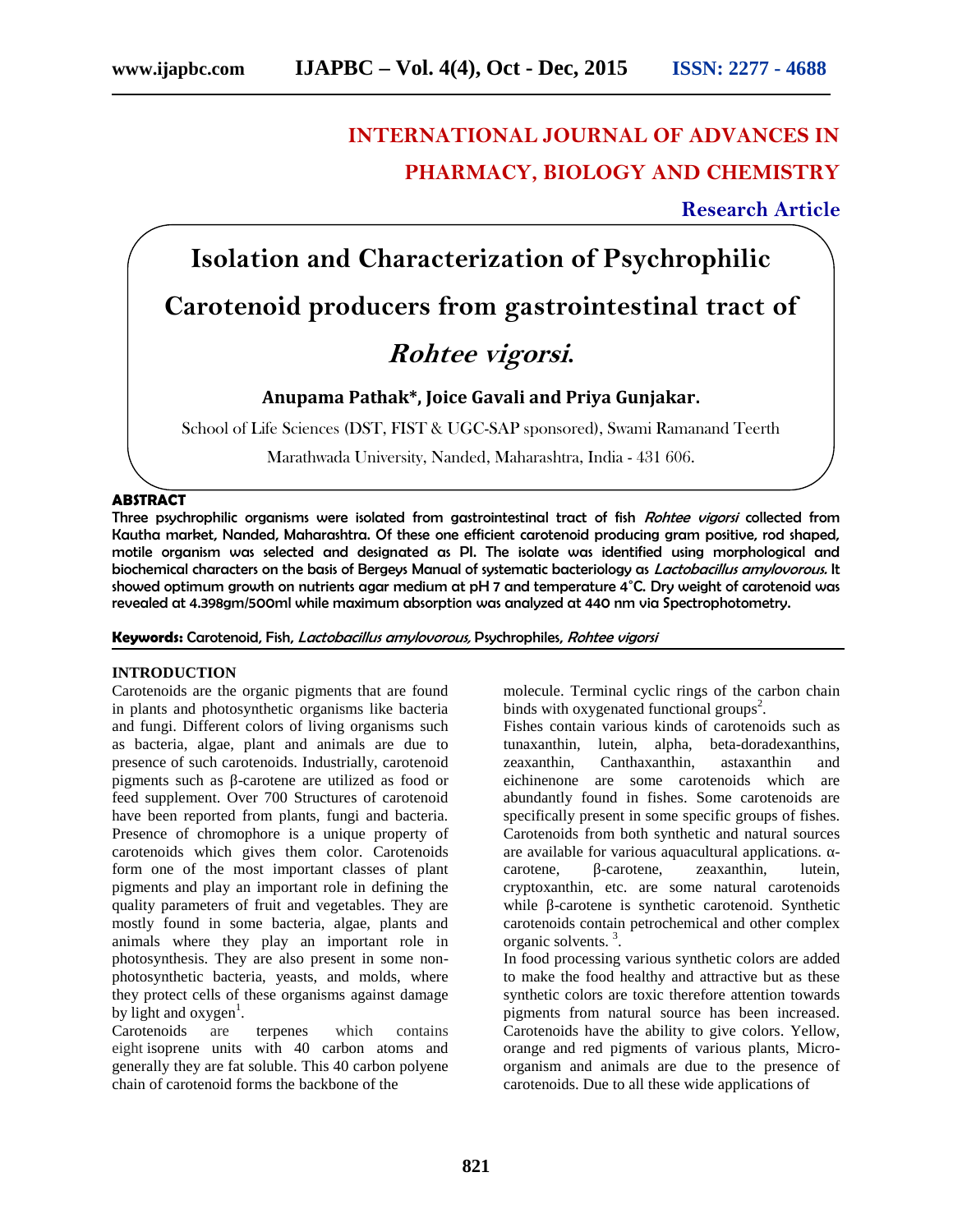carotenoids we therefore aimed for production of Carotenoid producers from gastrointestinal tract of *Rohtee vigorsi*.

## **MATERIALS AND METHODS**

# **A) Sample collection**

Fresh Fish *Rohtee vigorsi* was purchased from local fish market at Old Kautha, Nanded, Maharashtra. The fish sample was kept in sterile polythene bag and brought into the laboratory within 24 hours of collection and then preserved in freezer at  $0^0C$ throughout the experiment  $4-7$ .

#### **B) Isolation of carotenoid producing psychrophiles**

Aseptically the gastrointestinal tract of fish was dissected, swabbed by using sterile cotton bud and inoculated into sterile saline solution. Small aliquots of 100 μl of suspension were spreaded on Nutrient Agar plates. The plates were incubated for 48-72 hrs at 4˚C and morphologically different colonies appearing on the medium were isolated and sub cultured on Nutrient agar slants $8-14$ . .

# **C) Identification of selected isolates**

<sup>0</sup>C which additional carbohydrates such as Glucose, All the isolates were subjected for gram staining and motility. Carbohydrate utilization profile of selected carotenoid producing isolate was studied by inoculating pure culture in basal nutrient medium in Lactose, Maltose and Sucrose. IMViC test and Catalase test were also carried out. Enzymatic activity of the isolate was determined by inoculating isolate in medium containing specific substrate like starch, urea, casein, tributyrin, carboxy methyl cellulose and pectin individually. Appropriate positive and negative controls were used in above all experiments<sup>-20</sup>.

**Table 1 Colony Characters of Isolates**

| <b>0000000</b><br>Chain acter of <i>room</i> |                |                |                |  |  |  |  |
|----------------------------------------------|----------------|----------------|----------------|--|--|--|--|
| <b>Characters</b>                            | $P-I$          | $P-II$         | $P-III$        |  |  |  |  |
| <b>Size</b>                                  | $1 \text{ mm}$ | $1 \text{ mm}$ | $2 \text{ mm}$ |  |  |  |  |
| <b>Shape</b>                                 | Circular       | Circular       | Circular       |  |  |  |  |
| <b>Color</b>                                 | Orange         | Pale yellow    | White          |  |  |  |  |
| <b>Margin</b>                                | Entire         | Entire         | Entire         |  |  |  |  |
| <b>Surface</b>                               | Smooth         | Smooth         | Smooth         |  |  |  |  |
| <b>Elevation</b>                             | Raised         | Raised         | Raised         |  |  |  |  |
| Consistency                                  | Sticky         | Sticky         | Sticky         |  |  |  |  |
| <b>Opacity</b>                               | Opaque         | Opaque         | Opaque         |  |  |  |  |
| <b>Grams Nature</b>                          | $+ve, rod$     | -ve, Cocci     | $+ve, rod$     |  |  |  |  |
| <b>Motility</b>                              | Motile         | Motile         | Motile         |  |  |  |  |

**Table 2 Biochemical Characteristics of P-I**

| <b>Test</b>         | <b>Result</b> | <b>Test</b> | <b>Result</b>            | <b>Test</b> | <b>Result</b> |
|---------------------|---------------|-------------|--------------------------|-------------|---------------|
| Catalase            | $+$           | Amylase     | $\overline{\phantom{0}}$ | Protease    | ۰             |
| Indole production   | ۰             | Urease      | ٠                        | Lactose     | $^{+}$        |
| Methyl red          | $+$           | Lipase      | -                        | Glucose     | $^+$          |
| VP                  | ۰             | Cellulase   | $+$                      | Maltose     | $^{+}$        |
| Citrate utilization |               | Pectinase   |                          | Sucrose     |               |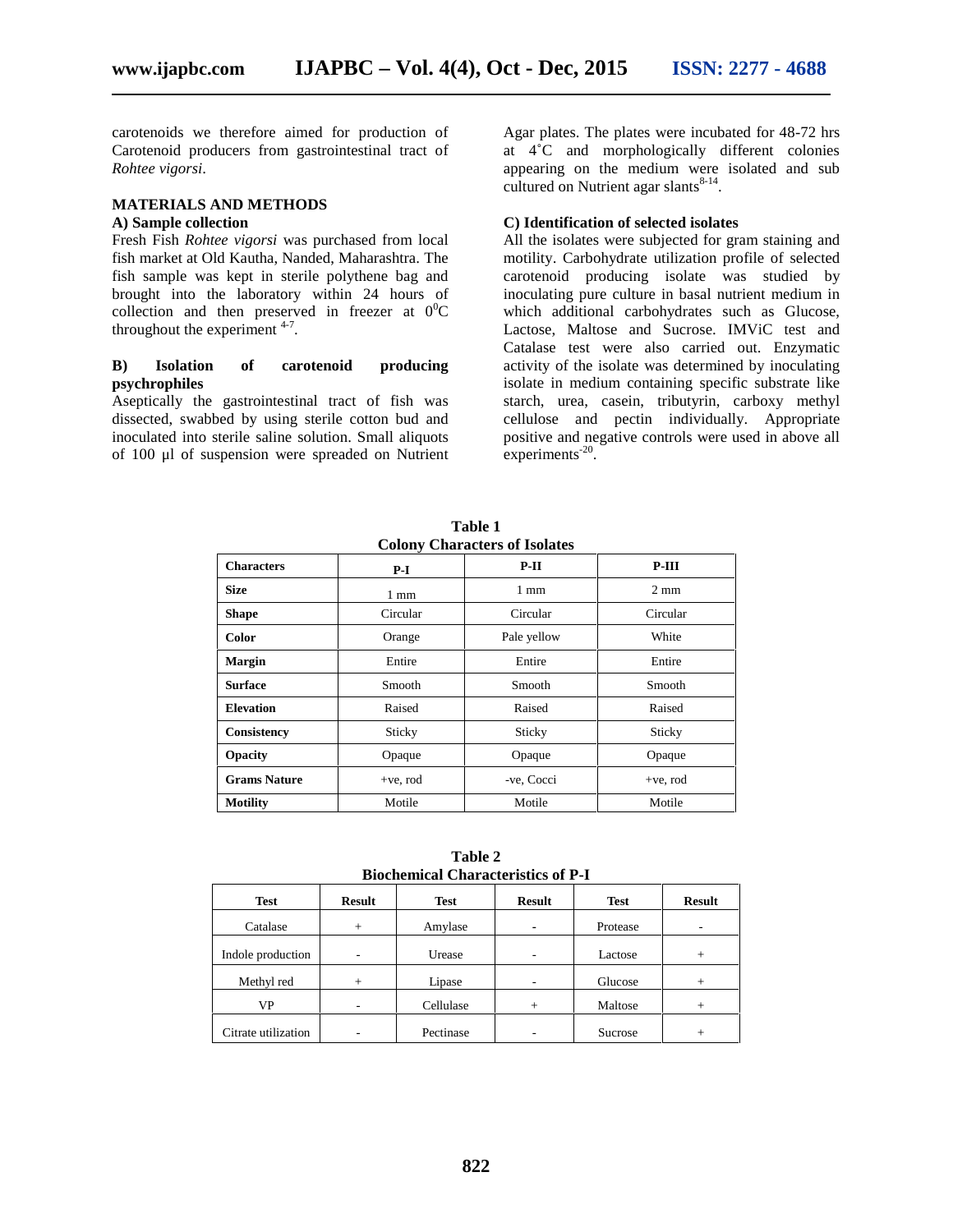

**Fig. 1 UV-Vis absorption spectra of carotenoid extract of lactobacillus sp.**

# **D) Extraction of carotenoid from orange pigmented bacterial isolates:**

The orange pigmented bacterial isolates were grown in Luria Bertani broth in a rotary shaker at 180 rpm at 5 <sup>0</sup>C for 72 hours. After three days, cells were harvested by centrifugation at 8,000 rpm for 15 Minutes. Then the pellet was washed with sterile distilled water. Five ml of methanol was added to the pellet and then it was spin at 4,000 rpm for 15 minutes. The pigment was then extracted with methanol by repeated centrifugation until the cell debris turned colorless. The pigment extracts were analyzed by scanning the absorbance in the wavelength region of 400-800 nm using the spectrophotometer<sup>20-22</sup>.

#### **RESULTS AND DISCUSSION**

Fish sample was collected from Kautha market, Nanded, Maharashtra and it was identifies as *Rohtee vigorsi.* We have isolated three psychrophilic carotenoid producing bacteria from gastrointestinal tract of fish.

All these isolates were found to grow very well on Nutrient Agar medium at optimum temperature  $4^0C$ . They are designated as PI to PIII and maintained on nutrient agar slants at  $4^0C$ . Among these three isolates, P-I was found to show efficient carotenoid producer and hence it was selected for further analysis. Morphologically P-I was motile, Gram positive, rod shaped having orange, circular, opaque colony with raised elevation and sticky consistency. P-I utilized Lactose, Glucose, Sucrose, and Maltose

as a carbon source. On the basis of biochemical characterization the isolate P-I was identified as *Lactobacillus amylovorous* by comparing with standard strain of Bergeys Manual of systematic bacteriology.

On inoculation in Luria Bertani broth media P-I showed 4.398gm/500ml dry weight of carotenoid. Spectrophotometric analysis revealed that type of pigment produced was of Lutein group as it showed maximum absorption at 440 nm while Pathak AP and Sardar AG in 2012 have produced bacterioruberin type of carotenoid and reported highest absorption at 490 and 511  $\text{nm}^{23}$ .

#### **CONCLUSION**

Efficient carotenoid producer was isolated from Gastro intestinal tract of *Rohtee vigorsi* and identified as *Lactobacillus amylovorous* based on morphological, microscopic, biochemical and physiological characters. *Lactobacillus amylovorous* can be used as a potential source for production of Carotenoid.

#### **ACKNOWLEDGMENT**

Authors are thankful to Hon'ble Vice Chancellor, S.R.T.M. University, Nanded for providing infrastructure and necessary facilities.

#### **REFERENCES**

1. Ong Ash, and Tee ES. Tee. Natural sources of carotenoids from plants and oils. Meth. Enzymol, 1992; 213(96): 142-167.